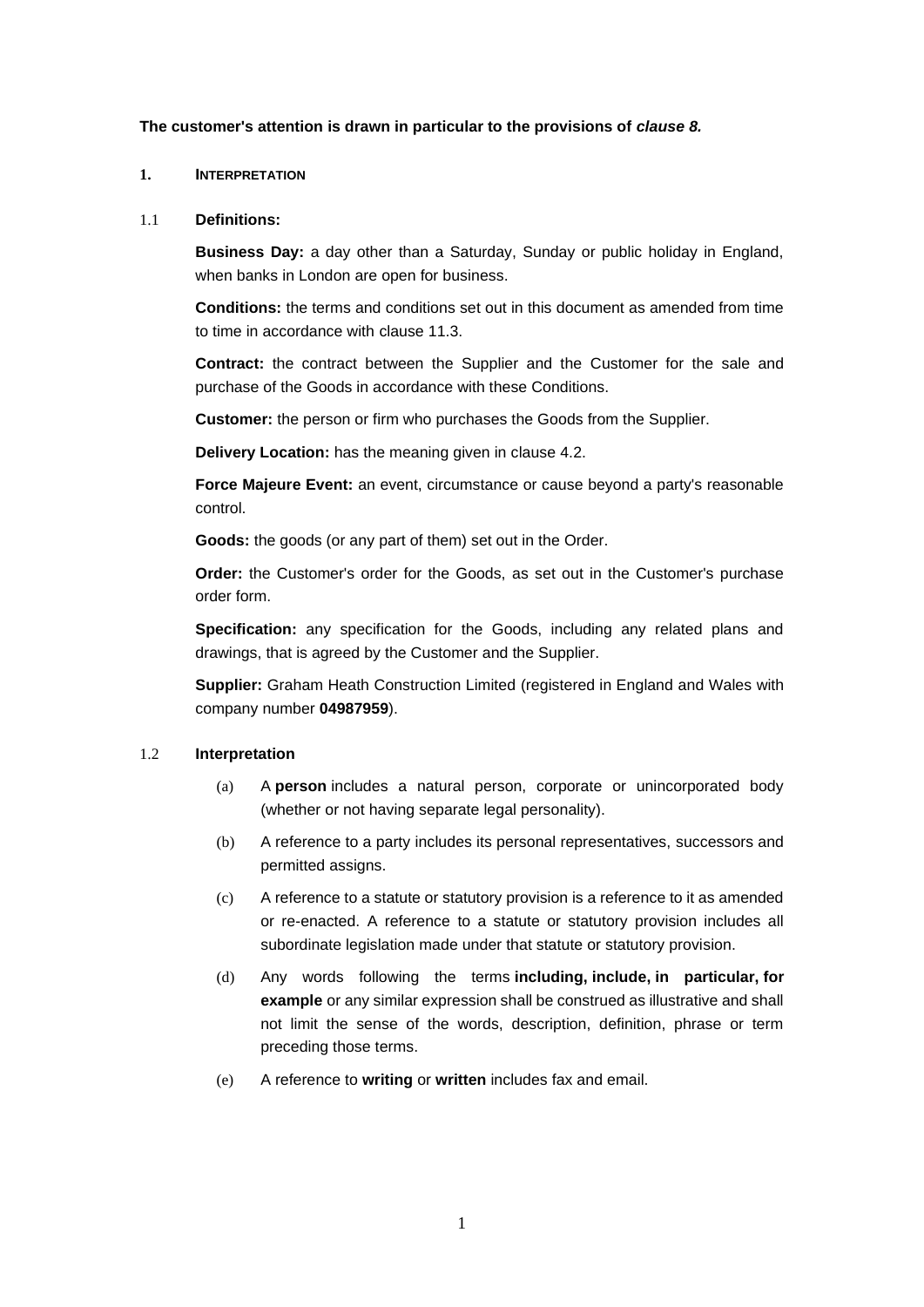## **2. BASIS OF CONTRACT**

- 2.1 These Conditions apply to the Contract to the exclusion of any other terms that the Customer seeks to impose or incorporate, or which are implied by law, trade custom, practice or course of dealing.
- 2.2 The Order constitutes an offer by the Customer to purchase the Goods in accordance with these Conditions. The Customer is responsible for ensuring that the terms of the Order and any applicable Specification submitted by the Customer are complete and accurate.
- 2.3 The Order shall only be deemed to be accepted when the Supplier issues a written acceptance of the Order, at which point the Contract shall come into existence.
- 2.4 The Customer waives any right it might otherwise have to rely on any term endorsed upon, delivered with or contained in any documents of the Customer that is inconsistent with these Conditions.
- 2.5 Any samples, drawings, descriptive matter or advertising produced by the Supplier and any descriptions or illustrations contained in the Supplier's catalogues or brochures are produced for the sole purpose of giving an approximate idea of the Goods referred to in them. They shall not form part of the Contract nor have any contractual force.
- 2.6 A quotation for the Goods given by the Supplier shall not constitute an offer. A quotation shall only be valid for a period of 30 Business Days from its date of issue.

### <span id="page-1-0"></span>**3. GOODS**

- 3.1 The Goods are described in the Specification.
- 3.2 To the extent that the Goods are to be manufactured in accordance with a Specification supplied by the Customer, the Customer shall indemnify the Supplier against all liabilities, costs, expenses, damages and losses (including any direct, indirect or consequential losses, loss of profit, loss of reputation and all interest, penalties and legal and other reasonable professional costs and expenses) suffered or incurred by the Supplier in connection with any claim made against the Supplier for actual or alleged infringement of a third party's intellectual property rights arising out of or in connection with the Supplier's use of the Specification. This clause [3.1](#page-1-0) shall survive termination of the Contract.
- 3.3 The Supplier reserves the right to amend the Specification if required by any applicable statutory or regulatory requirements.
- 3.4 The Customer shall:
	- (a) ensure that the terms of the Order and any information it provides in the Specification are complete and accurate;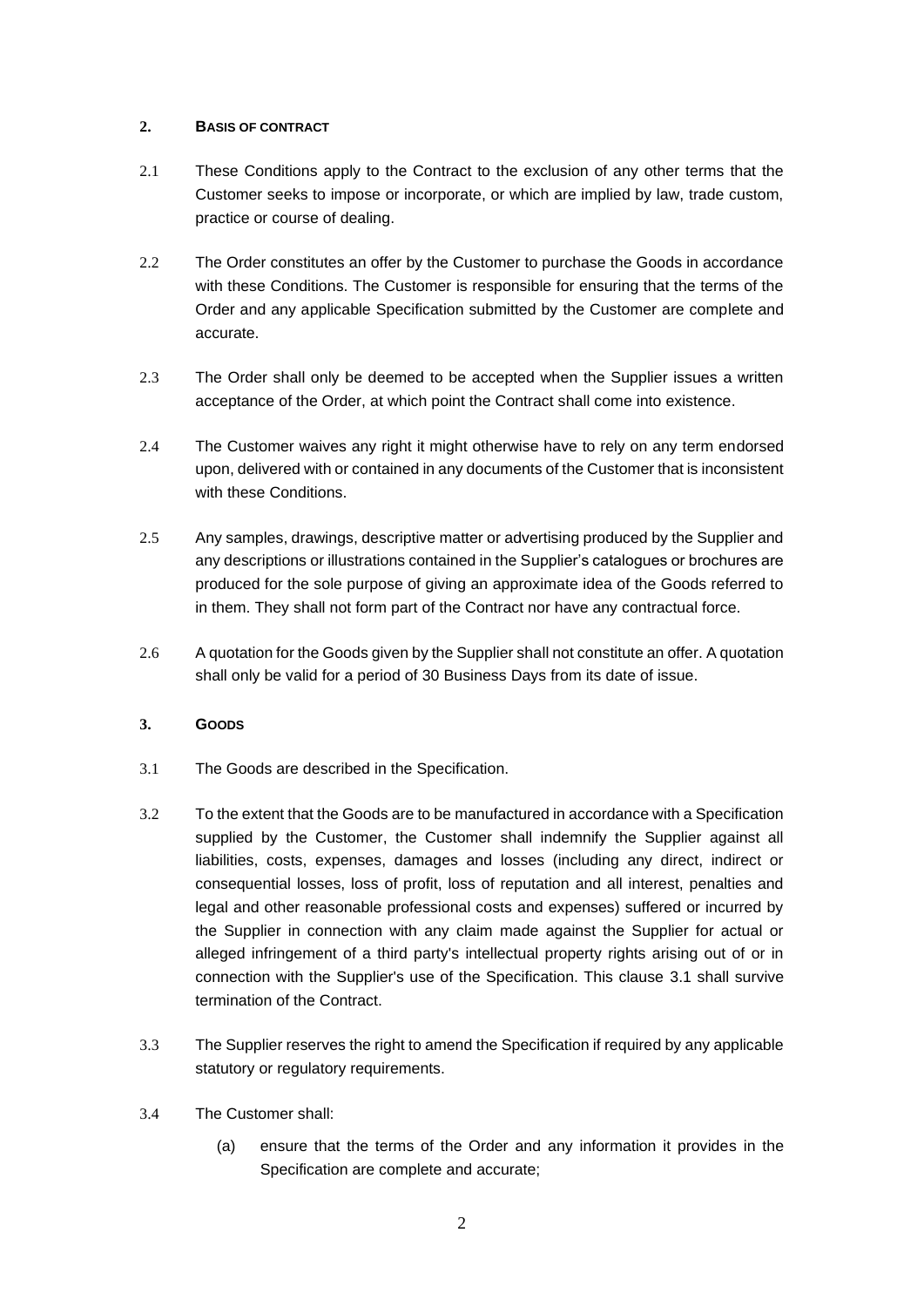- (b) ensure any information it provides to the Supplier in respect of the Goods and/or the Specification, is confirmed in writing to the Supplier; and
- (c) provide the Supplier with such information and materials as the Supplier may reasonably require in order to supply the Goods, and ensure that such information is complete and accurate in all material respects.

# **4. DELIVERY**

- 4.1 The Supplier shall ensure that each delivery of the Goods is accompanied by a delivery note that shows the date of the Order, the relevant Customer and Supplier reference numbers, the type and quantity of the Goods (including the code number of the Goods, where applicable), special storage instructions (if any) and, if the Goods are being delivered by instalments, the outstanding balance of Goods remaining to be delivered.
- <span id="page-2-0"></span>4.2 The Supplier shall deliver the Goods to the location set out in the Order or such other location as the parties may agree (**Delivery Location**) at any time after the Supplier notifies the Customer that the Goods are ready.
- 4.3 Delivery is completed on the completion of unloading of the Goods at the Delivery Location.
- 4.4 Any dates quoted for delivery are approximate only, and the time of delivery is not of the essence. the Supplier shall not be liable for any delay in delivery of the Goods that is caused by a Force Majeure Event or the Customer's failure to provide the Supplier with adequate delivery instructions or any other instructions that are relevant to the supply of the Goods.
- 4.5 If the Supplier fails to deliver the Goods, its liability shall be limited to the costs and expenses incurred by the Customer in obtaining replacement goods of similar description and quality in the cheapest market available, less the price of the Goods. the Supplier shall have no liability for any failure to deliver the Goods to the extent that such failure is caused by a Force Majeure Event or the Customer's failure to provide the Supplier with adequate delivery instructions or any other instructions that are relevant to the supply of the Goods.
- 4.6 If the Customer fails to accept delivery of the Goods within five Business Days of the Supplier notifying the Customer that the Goods are ready, then, except where such failure or delay is caused by a Force Majeure Event or the Supplier's failure to comply with its obligations under the Contract:
	- (a) delivery of the Goods shall be deemed to have been completed at 9:00 am on the third Business Day after the day on which the Supplier notified the Customer that the Goods were ready; and
	- (b) the Supplier shall store the Goods until delivery takes place, and charge the Customer for all related costs and expenses (including insurance).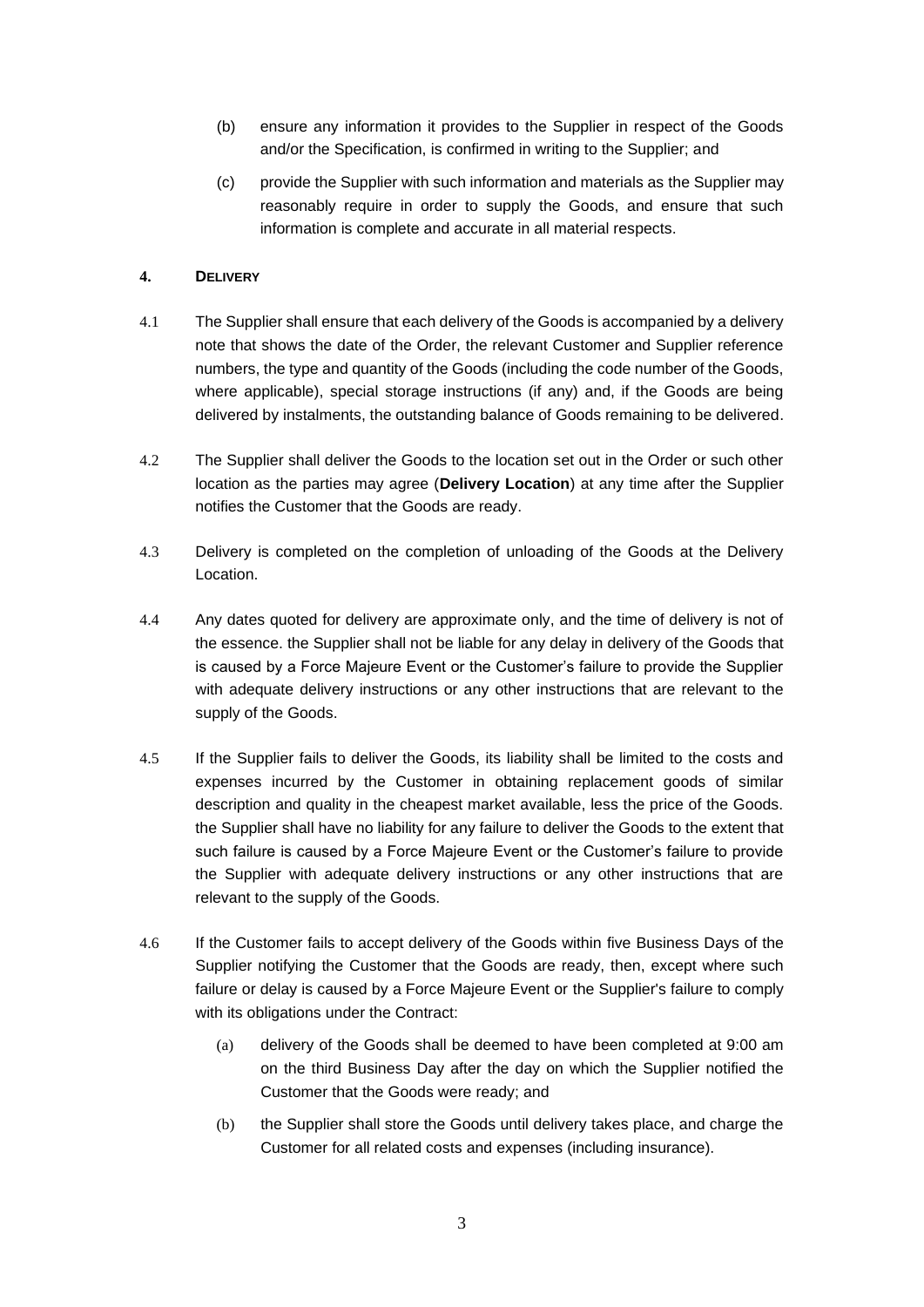- 4.7 If 10 Business Days after the day on which the Supplier notified the Customer that the Goods were ready for delivery the Customer has not taken actual delivery of them, the Supplier may resell or otherwise dispose of part or all of the Goods. For the avoidance of doubt, if the Supplier resells any Goods in accordance with this clause 4.7, the Customer will not be entitled to receive a reimbursement of any sums already paid by the Customer.
- 4.8 The Supplier may deliver the Goods by instalments, which shall be invoiced and paid for separately. Any delay in delivery or defect in an instalment shall not entitle the Customer to cancel any other instalment.

# <span id="page-3-3"></span><span id="page-3-1"></span>**5. QUALITY**

- 5.1 The Supplier warrants that on delivery, and for a period of 12 months from the date of delivery (**warranty period**), the Goods shall:
	- (a) conform in all material respects with the Specification;
	- (b) be free from material defects in design, material and workmanship;
	- (c) be of satisfactory quality (within the meaning of the Sale of Goods Act 1979); and
	- (d) be fit for any purpose held out by the Supplier.
- <span id="page-3-2"></span>5.2 Subject to clause [5.3,](#page-3-0) if:
	- (a) the Customer gives notice in writing to the Supplier during the warranty period within a reasonable time of discovery that some or all of the Goods do not comply with the warranty set out in clause [5.1;](#page-3-1)
	- (b) the Supplier is given a reasonable opportunity of examining such Goods; and
	- (c) the Customer (if asked to do so by the Supplier) returns such Goods to the Supplier place of business at the Customer's cost,

the Supplier shall, at its option, repair or replace the defective Goods, or refund the price of the defective Goods in full.

- <span id="page-3-0"></span>5.3 The Supplier shall not be liable for the Goods' failure to comply with the warranty set out in clause [5.1](#page-3-1) in any of the following events:
	- (a) the Customer makes any further use of such Goods after giving notice in accordance with clause [5.2;](#page-3-2)
	- (b) the defect arises because the Customer failed to follow the Supplier's oral or written instructions as to the storage, commissioning, installation, use and maintenance of the Goods or (if there are none) good trade practice regarding the same;
	- (c) the defect arises as a result of the Supplier following any drawing, design or Specification supplied by the Customer;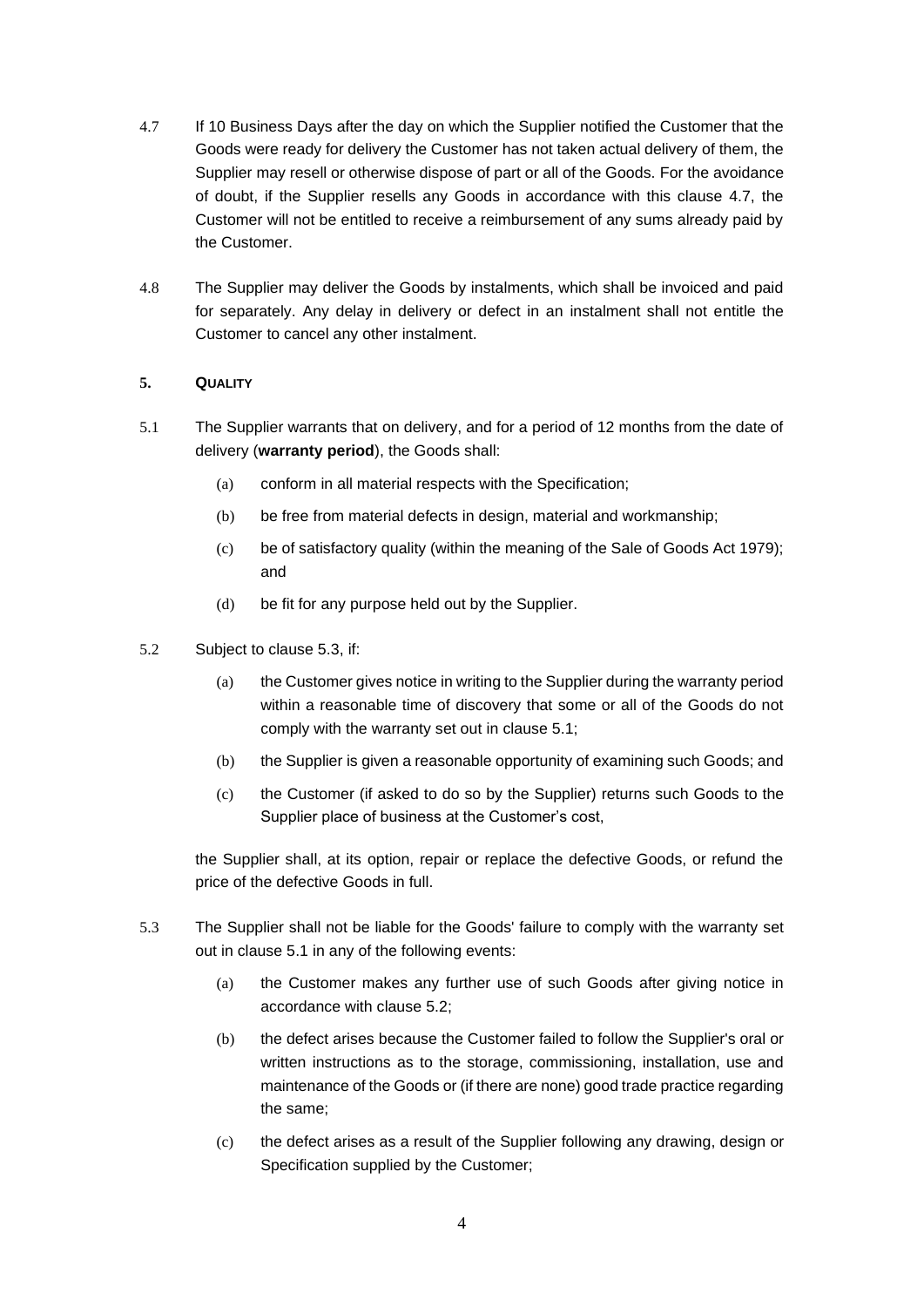- (d) the Customer alters or repairs such Goods without the written consent of the Supplier;
- (e) the defect arises as a result of fair wear and tear, wilful damage, negligence, or abnormal storage or working conditions; or
- (f) the Goods differ from the Specification as a result of changes made to ensure they comply with applicable statutory or regulatory requirements.
- 5.4 Except as provided in this clause [5,](#page-3-3) the Supplier shall have no liability to the Customer in respect of the Goods' failure to comply with the warranty set out in clause [5.1.](#page-3-1)
- 5.5 The terms implied by sections 13 to 15 of the Sale of Goods Act 1979 are, to the fullest extent permitted by law, excluded from the Contract.
- 5.6 These Conditions shall apply to any repaired or replacement Goods supplied by the Supplier.

### **6. TITLE AND RISK**

- 6.1 The risk in the Goods shall pass to the Customer on completion of delivery.
- 6.2 Title to the Goods shall not pass to the Customer until the earlier of:
	- (a) the Supplier receives payment in full (in cash or cleared funds) for the Goods and any other goods that the Supplier has supplied to the Customer, in which case title to the Goods shall pass at the time of payment of all such sums.
- 6.3 Until title to the Goods has passed to the Customer, the Customer shall:
	- (a) store the Goods separately from all other goods held by the Customer so that they remain readily identifiable as the Supplier's property;
	- (b) not remove, deface or obscure any identifying mark or packaging on or relating to the Goods;
	- (c) maintain the Goods in satisfactory condition and keep them insured against all risks for their full price from the date of delivery;
	- (d) notify the Supplier immediately if it becomes subject to any of the events listed in clause [9.1\(b\)](#page-7-0) to clause [9.1\(d\);](#page-7-1) and
	- (e) give the Supplier such information as the Supplier may reasonably require from time to time relating to:
		- (i) the Goods; and
		- (ii) the ongoing financial position of the Customer.
- 6.4 At any time before title to the Goods passes to the Customer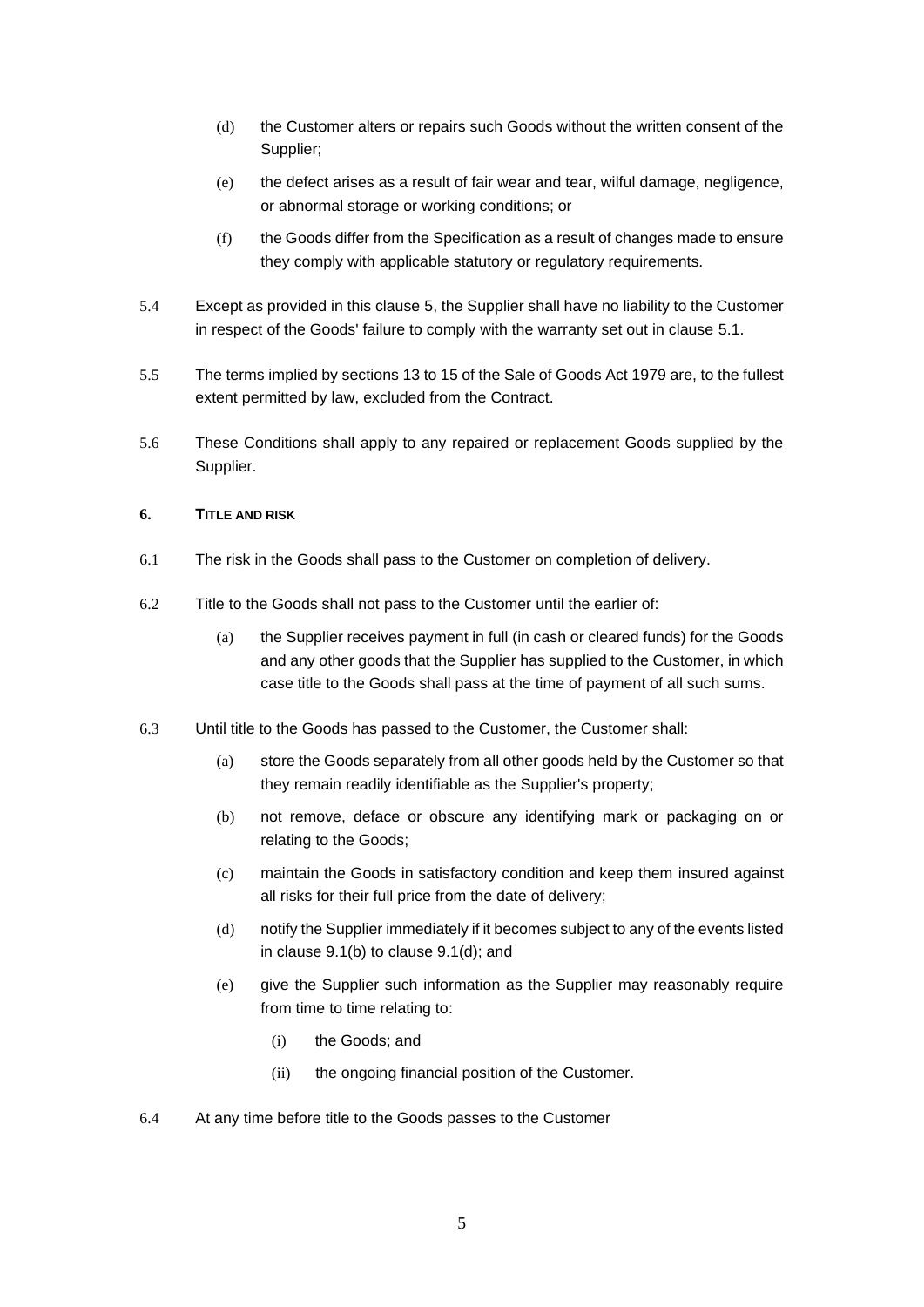- (a) the Supplier may by notice in writing, terminate the Customer's right to resell the Goods or use them in the ordinary course of its business ceases immediately; and
- (b) require the Customer to deliver up all Goods in its possession that have not been resold, or irrevocably incorporated into another product and if the Customer fails to do so promptly, enter any premises of the Customer or of any third party where the Goods are stored in order to recover them.

# **7. PRICE AND PAYMENT**

- 7.1 The price of the Goods shall be the price set out in the Order, or, if no price is quoted, the price set out in the Supplier's published price list in force as at the date of delivery.
- 7.2 The Supplier may, by giving notice to the Customer at any time before delivery, increase the price of the Goods to reflect any increase in the cost of the Goods that is due to:
	- (a) any factor beyond the Supplier's control (including foreign exchange fluctuations, increases in taxes and duties, and increases in labour, materials and other manufacturing costs);
	- (b) any request by the Customer to change the delivery date(s), quantities or types of Goods ordered, or the Specification; or
	- (c) any delay caused by any instructions of the Customer or failure of the Customer to give the Supplier adequate or accurate information or instructions.
- 7.3 The price of the Goods:
	- (a) excludes amounts in respect of value added tax (**VAT**), which the Customer shall additionally be liable to pay to the Supplier at the prevailing rate, subject to the receipt of a valid VAT invoice; and
	- (b) excludes the costs and charges of packaging, insurance and transport of the Goods, which shall be invoiced to the Customer
- 7.4 The Supplier may invoice the Customer for the Goods at the times set out in the Supplier's written acceptance of the Order.
- 7.5 The Customer shall pay each invoice submitted by the Supplier:
	- (a) upon receipt of each invoice or in accordance with any credit terms agreed by the Supplier and confirmed in writing to the Customer; and
	- (b) in full and in cleared funds to a bank account nominated in writing by the Supplier, and
	- (c) time for payment shall be of the essence of the Contract.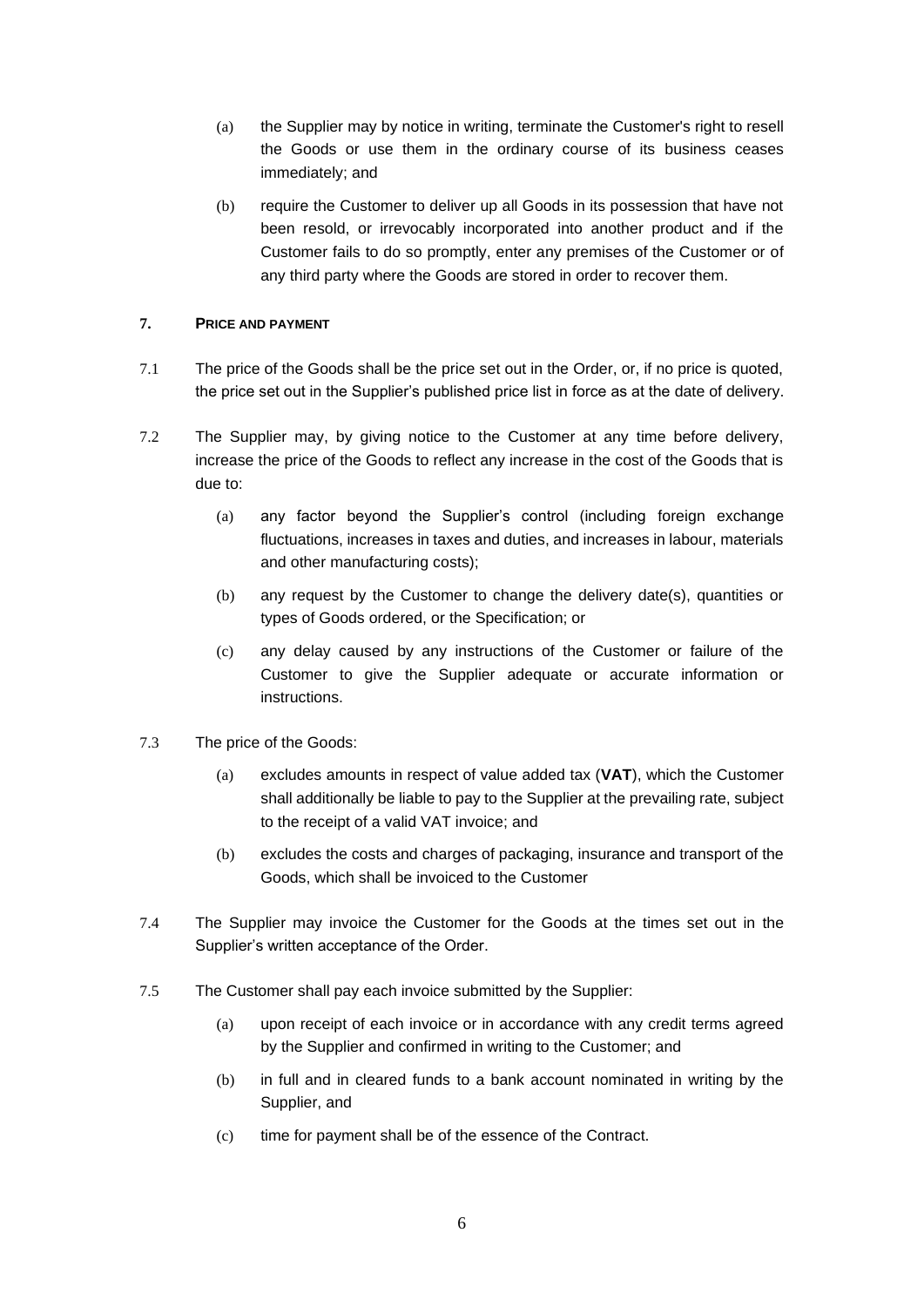- <span id="page-6-1"></span>7.6 If the Customer fails to make a payment due to the Supplier under the Contract by the due date, then, without limiting the Supplier's remedies under clause [9](#page-7-2) (Termination), the Customer shall pay interest on the overdue sum from the due date until payment of the overdue sum, whether before or after judgment. Interest under this clause [7.6](#page-6-1) will accrue each day at 4% a year above the Bank of England's base rate from time to time, but at 4% a year for any period when that base rate is below 0%.
- 7.7 All amounts due under the Contract shall be paid in full without any set-off, counterclaim, deduction or withholding (other than any deduction or withholding of tax as required by law).

### <span id="page-6-0"></span>**8. LIMITATION OF LIABILITY**

# **WARNING TO SUBSCRIBERS: YOU ARE STRONGLY ADVISED TO READ THE DRAFTING NOTE COMMENTARY ON THIS CLAUSE.**

- 8.1 The Supplier has obtained insurance cover in respect of its own legal liability for individual claims not exceeding £50,000.00 per claim. The limits and exclusions in this clause reflect the insurance cover the Supplier has been able to arrange and the Customer is responsible for making its own arrangements for the insurance of any excess loss.
- 8.2 The restrictions on liability in this clause [8](#page-6-0) apply to every liability arising under or in connection with the Contract including liability in contract, tort (including negligence), misrepresentation, restitution or otherwise.
- <span id="page-6-2"></span>8.3 Nothing in in the Contract limits any liability which cannot legally be limited, including liability for:
	- (a) death or personal injury caused by its negligence, or the negligence of its employees, agents or subcontractors (as applicable);
	- (b) fraud or fraudulent misrepresentation;
	- (c) breach of the terms implied by section 12 of the Sale of Goods Act 1979; or
	- (d) defective products under the Consumer Protection Act 1987.
- 8.4 Subject to clause [8.3,](#page-6-2) the Supplier's total liability to the Customer shall not exceed £10,000.00.
- 8.5 Subject to clause [8.3,](#page-6-2) the following types of loss are wholly excluded:
	- (a) loss of profits;
	- (b) loss of sales or business;
	- (c) loss of agreements or contracts;
	- (d) loss of anticipated savings;
	- (e) loss of use or corruption of software, data or information;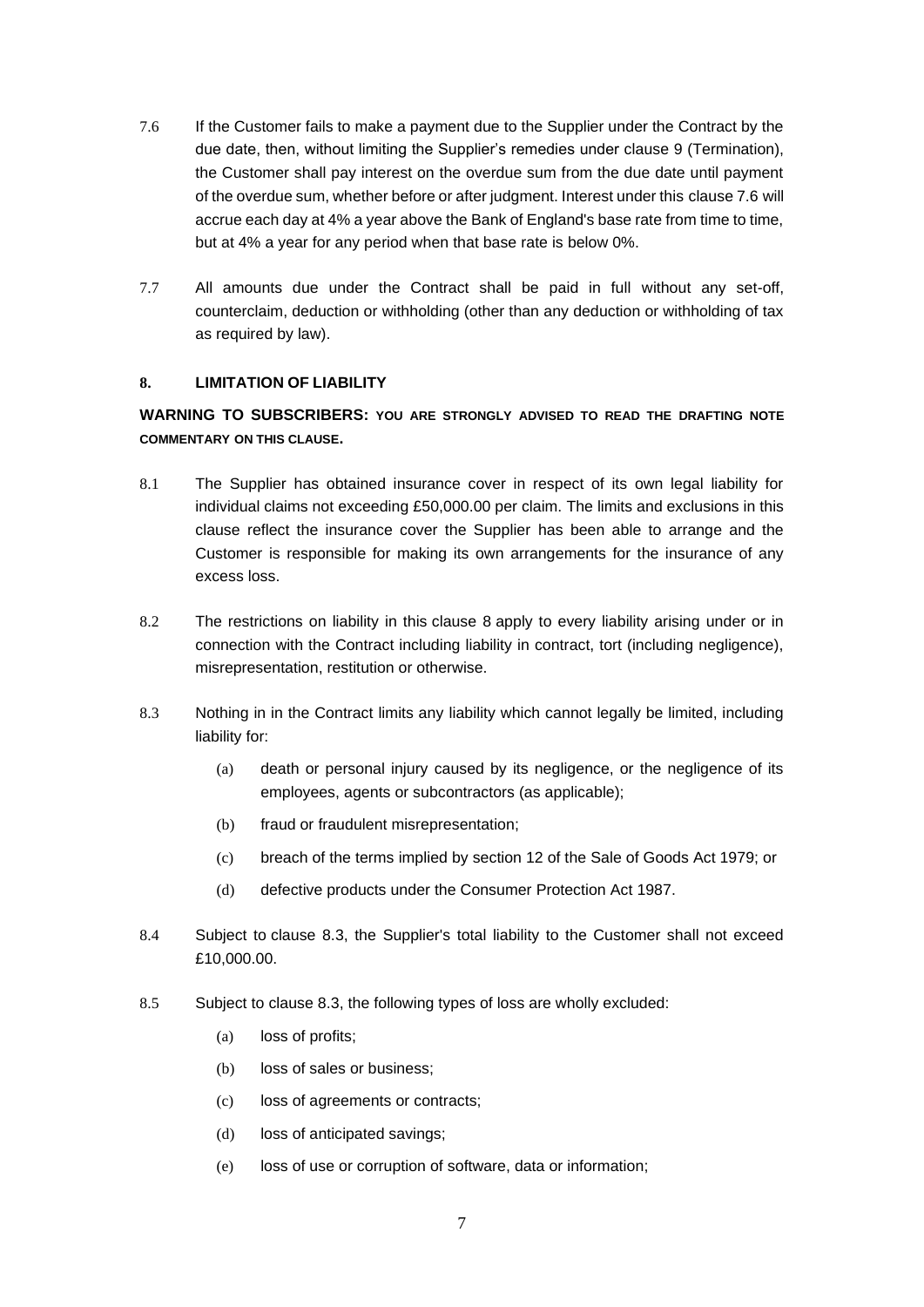- (f) loss of or damage to goodwill; and
- (g) indirect or consequential loss.
- 8.6 This clause [8](#page-6-0) shall survive termination of the Contract.

## <span id="page-7-2"></span>**9. TERMINATION**

- <span id="page-7-0"></span>9.1 Without limiting its other rights or remedies, the Supplier may terminate this Contract with immediate effect by giving written notice to the Customer if:
	- (a) the Customer commits a material breach of any term of the Contract and (if such a breach is remediable) fails to remedy that breach within ten days of that party being notified in writing to do so;
	- (b) the Customer takes any step or action in connection with its entering administration, provisional liquidation or any composition or arrangement with its creditors (other than in relation to a solvent restructuring), obtaining a moratorium, being wound up (whether voluntarily or by order of the court, unless for the purpose of a solvent restructuring), having a receiver appointed to any of its assets or ceasing to carry on business;
	- (c) the Customer suspends, threatens to suspend, ceases or threatens to cease to carry on all or a substantial part of its business; or
	- (d) the Customer's financial position deteriorates so far as to reasonably justify the opinion that its ability to give effect to the terms of this agreement is in jeopardy.
- <span id="page-7-1"></span>9.2 Without limiting its other rights or remedies, the Supplier may suspend provision of the Goods under the Contract or any other contract between the Customer and the Supplier if the Customer becomes subject to any of the events listed in clause [9.1\(b\)](#page-7-0) to clause [9.1\(d\),](#page-7-1) or the Supplier reasonably believes that the Customer is about to become subject to any of them, or if the Customer fails to pay any amount due under this Contract on the due date for payment.
- 9.3 Without limiting its other rights or remedies, the Supplier may terminate the Contract with immediate effect by giving written notice to the Customer if the Customer fails to pay any amount due under the Contract on the due date for payment.
- 9.4 On termination of the Contract for any reason the Customer shall immediately pay to the Supplier all of the Supplier's outstanding unpaid invoices and interest and, in respect of Goods supplied but for which no invoice has been submitted, the Supplier shall submit an invoice, which shall be payable by the Customer immediately on receipt.
- 9.5 Termination or expiry of the Contract, however arising, shall not affect any of the parties' rights and remedies that have accrued as at termination or expiry, including the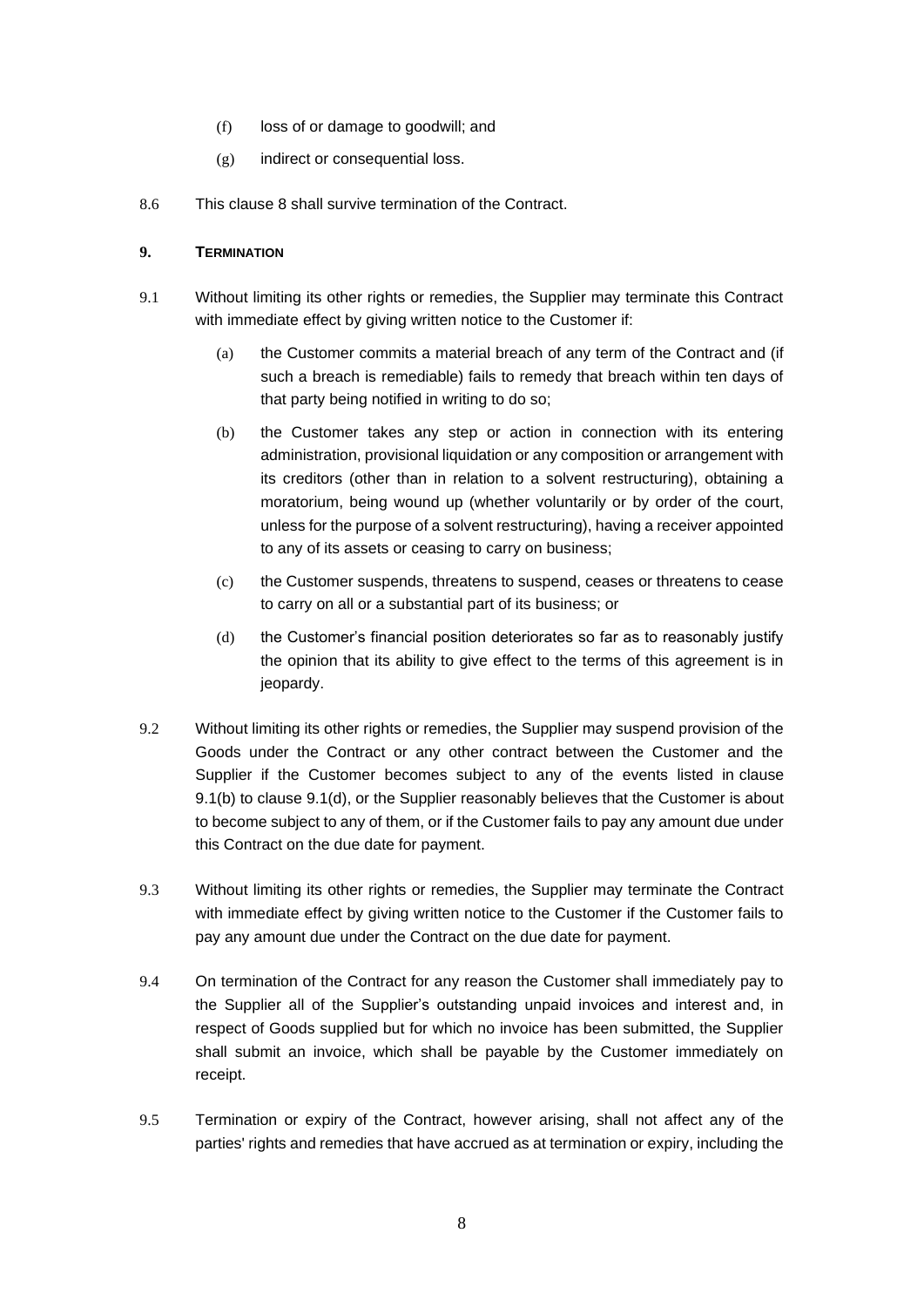right to claim damages in respect of any breach of the Contract which existed at or before the date of termination or expiry.

9.6 Any provision of the Contract that expressly or by implication is intended to come into or continue in force on or after termination or expiry of the Contract shall remain in full force and effect.

## **10. FORCE MAJEURE**

Neither party shall be in breach of the Contract nor liable for delay in performing, or failure to perform, any of its obligations under the Contract if such delay or failure result from events, circumstances or causes beyond its reasonable control. In such circumstances the affected party shall be entitled to a reasonable extension of the time for performing such obligations. If the period of delay or non-performance continues for three months, the party not affected may terminate this Contract by giving 14 days' written notice to the affected party.

### **11. GENERAL**

### 11.1 **Assignment and other dealings.**

- (a) The Supplier may at any time assign, transfer, mortgage, charge, subcontract, delegate, declare a trust over or deal in any other manner with all or any of its rights or obligations under the Contract.
- (b) The Customer may not assign, transfer, mortgage, charge, subcontract, delegate, declare a trust over or deal in any other manner with any or all of its rights or obligations under the Contract without the prior written consent of the Supplier.

#### 11.2 **Entire agreement.**

- (a) This Contract constitutes the entire agreement between the parties and supersedes and extinguishes all previous agreements, promises, assurances, warranties, representations and understandings between them, whether written or oral, relating to its subject matter.
- (b) Each party agrees that it shall have no remedies in respect of any statement, representation, assurance or warranty (whether made innocently or negligently) that is not set out in this agreement. Each party agrees that it shall have no claim for innocent or negligent misrepresentation or negligent misstatement based on any statement in this agreement.
- <span id="page-8-0"></span>11.3 **Variation.** No variation of this Contract shall be effective unless it is in writing and signed by the parties (or their authorised representatives).
- 11.4 **Waiver.** No failure or delay by a party to exercise any right or remedy provided under the Contract or by law shall constitute a waiver of that or any other right or remedy, nor shall it prevent or restrict the further exercise of that or any other right or remedy. No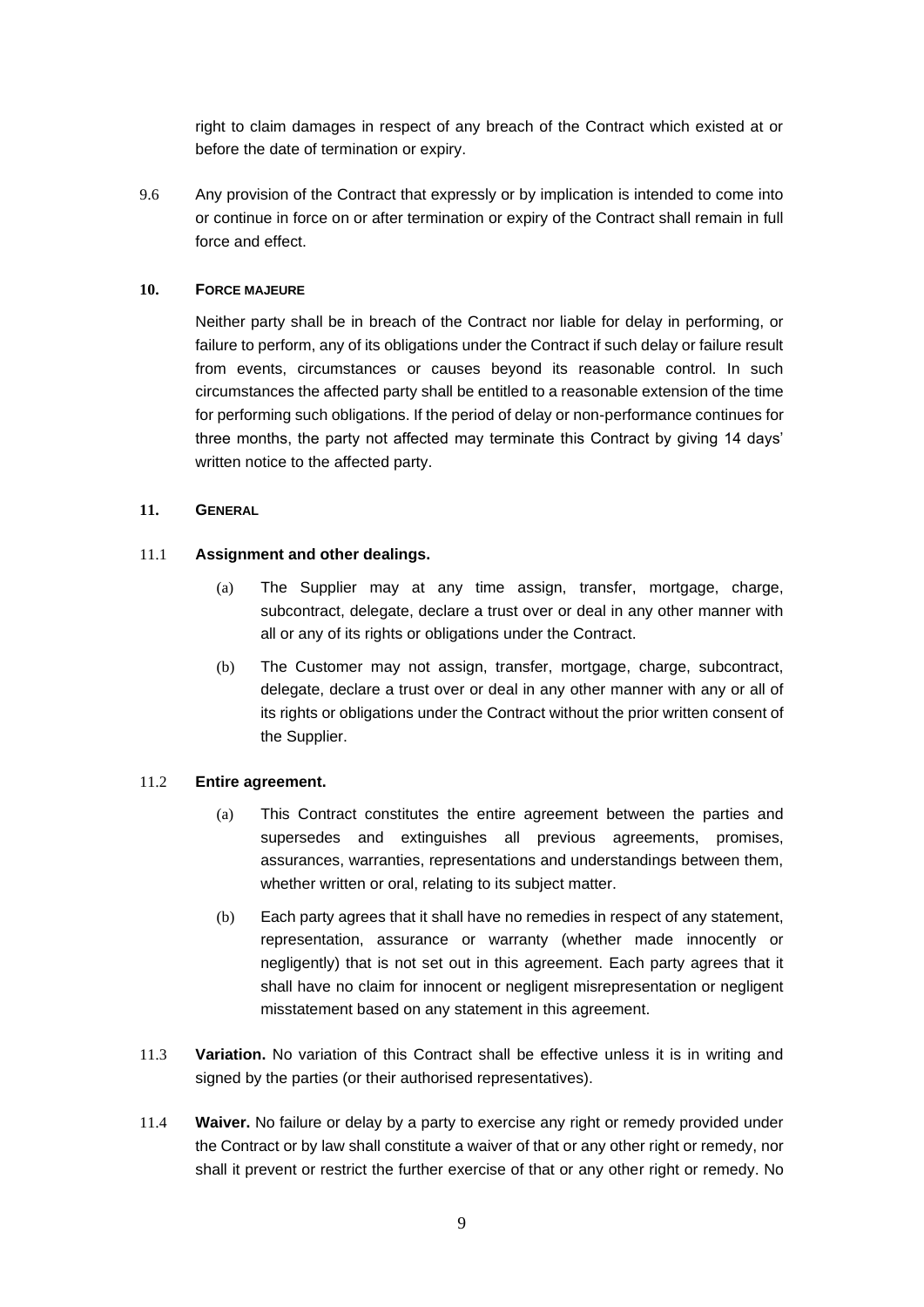single or partial exercise of such right or remedy shall prevent or restrict the further exercise of that or any other right or remedy.

<span id="page-9-0"></span>11.5 **Severance.** If any provision or part-provision of the Contract is or becomes invalid, illegal or unenforceable, it shall be deemed deleted, but that shall not affect the validity and enforceability of the rest of this agreement. If any provision of the Contract is deemed deleted under this claus[e 11.5](#page-9-0) the parties shall negotiate in good faith to agree a replacement provision that, to the greatest extent possible, achieves the intended commercial result of the original provision.

### 11.6 **Notices.**

- (a) Any notice or other communication given to a party under or in connection with the Contract shall be in writing and shall be:
	- (i) delivered by hand or by pre-paid first-class post or other next working day delivery service at its registered office (if a company) or its principal place of business (in any other case); or
	- (ii) sent by email to the address notified to each party.
- (b) Any notice or communication shall be deemed to have been received
	- (i) if delivered by hand, on signature of a delivery receipt or at the time the notice is left at the proper address;
	- (ii) if sent by pre-paid first-class post the next working day delivery service, at 9:00 am on the two Business Day after posting; and
	- (iii) if sent by email, at the time of transmission, or, if this time falls outside business hours in the place of receipt, when business hours resume. In this clause [11.6\(b\)\(iii\),](#page-9-1) business hours means 9.00am to 5.00pm Monday to Friday on a day that is not a public holiday in the place of receipt.
- <span id="page-9-1"></span>(c) This clause does not apply to the service of any proceedings or other documents in any legal action or, where applicable, any arbitration or other method of dispute resolution.

#### 11.7 **Third party rights.**

- (a) Unless it expressly states otherwise, the Contract does not give rise to any rights under the Contracts (Rights of Third Parties) Act 1999 to enforce any term of the Contract.
- (b) The rights of the parties to rescind or vary the Contract are not subject to the consent of any other person.
- 11.8 **Governing law.** The Contract, and any dispute or claim (including non-contractual disputes or claims) arising out of or in connection with it or its subject matter or formation, shall be governed by and construed in accordance with the law of England and Wales.